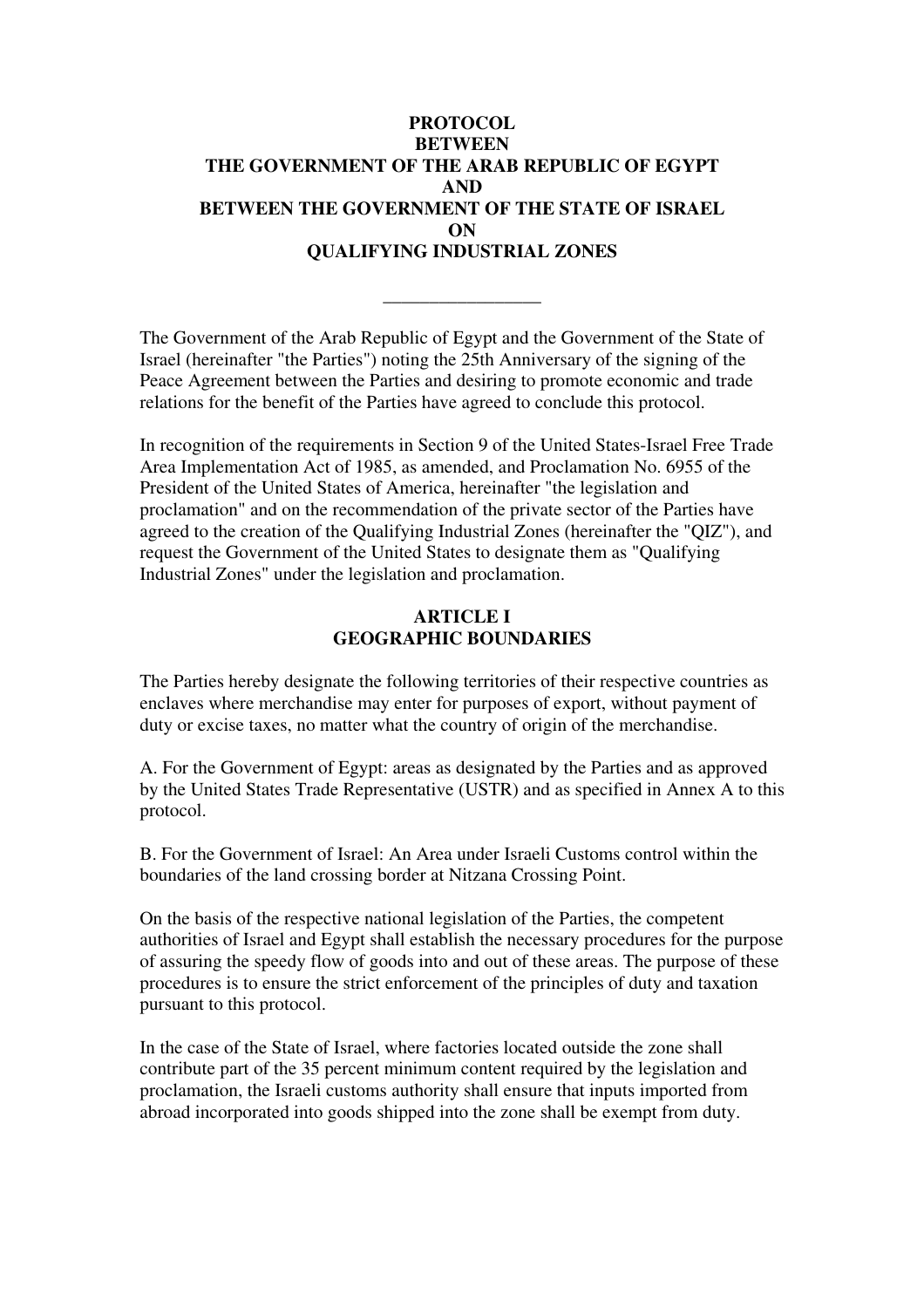### ARTICLE II QIZ JOINT COMMITTEE

A. The Parties hereby agree to the establishment of a QIZ Joint Committee which shall have the responsibilities, outlined in Annex B, of identifying those manufacturers located within the Qualifying Industrial Zones, which involve substantial economic cooperation between Israel and Egypt. Goods processed in these zones by manufacturers whose names appear on a list (hereinafter "the list") approved by the QIZ Joint Committee shall be eligible for duty-free entry into the United States if the goods meet the requirements of this Protocol and its Annexes as well as of the legislation and proclamation.

B. The QIZ Joint Committee shall meet in Jerusalem and in Cairo, alternately, every three months or upon request by either Party whichever comes earlier. During every fourth quarter the QIZ Joint Committee shall hold a business cooperation event in which business people and other persons of both Parties who have interest in the QIZ shall have the opportunity to participate. This event shall be held in Egypt and Israel alternately.

C. A representative of the United States shall have the right to participate in meetings of the QIZ Joint Committee as an observer.

D. The QIZ Joint Committee may determine that a business qualifies for QIZ treatment if:

1.a. The company of the Egyptian side of the QIZ and the company of the Israeli side each contribute and maintain at least one third (10.5%) of the minimum 35% of local content required under the legislation and the proclamation for duty-free treatment in the United States and according to the procedures as detailed in Annex B to this Protocol; or

1.b. The manufacturer on the Egyptian side of the QIZ and the manufacturer on the Israeli side each contributes and maintains at least 20 percent of the total cost of production of goods eligible for duty-free treatment, excluding profits, even if the costs cannot be considered as part of the 35 percent minimum content requirement. For this purpose, costs may include originating materials, wages and salaries, design, research and development, depreciation of capital investment, overhead including marketing expenses, etc.

2. Only Israeli companies operating in areas under Israel's customs' control shall be recognized for the purposes of applying the Israeli contribution as mentioned in subsections 1.a. and 1.b. above.

E. The QIZ Joint Committee shall issue a certificate, valid for a period of one year, recognizing that a company is located within the QIZ.

1.Only companies located in areas specified in Article I may be eligible to request such a certificate.

2. This certificate will be valid for the purpose of eligibility for duty free treatment under the provisions of this Protocol, only when the company's name appears on the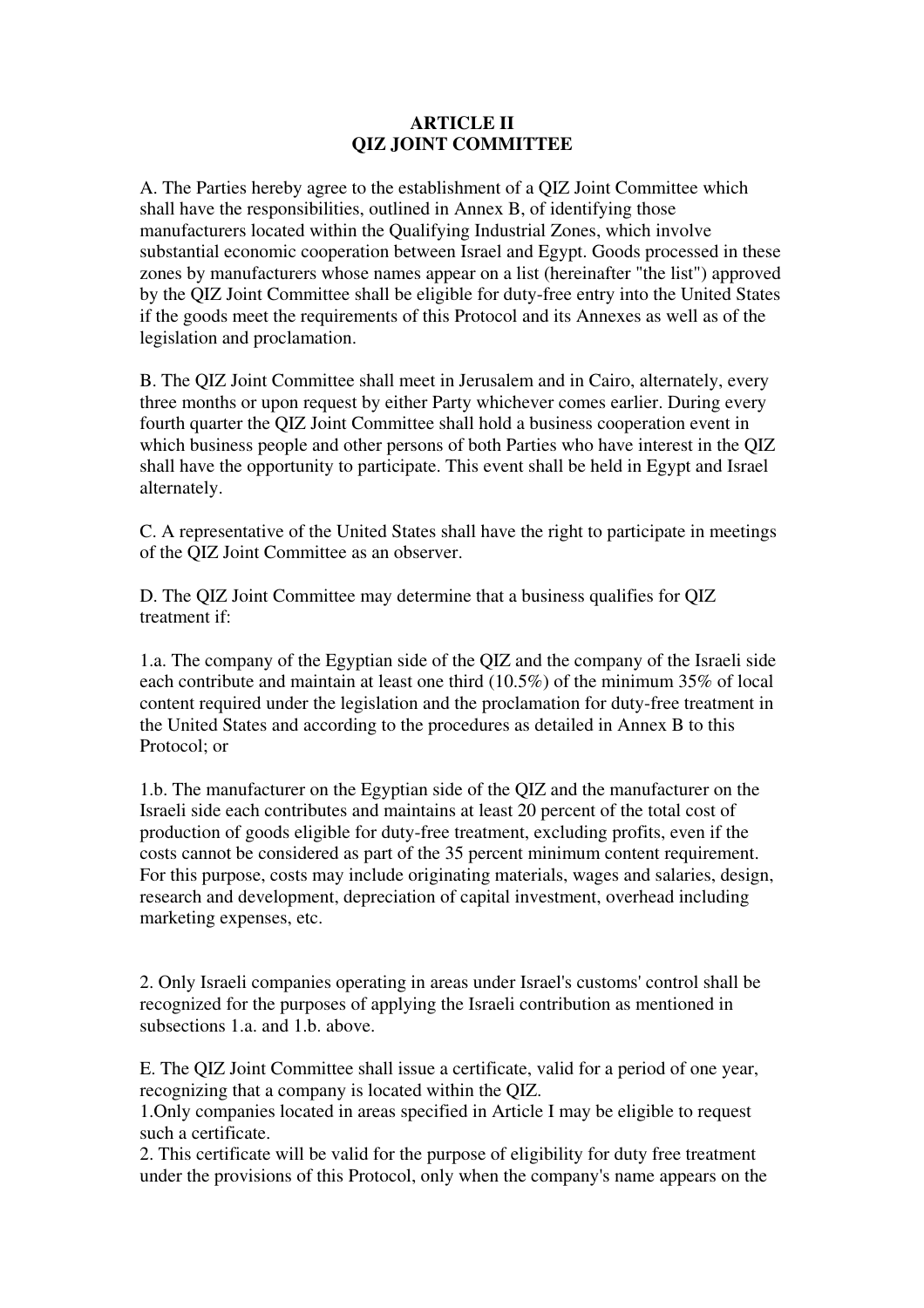list, described in Paragraph F below.

3.The QIZ Joint Committee shall have the authority to cancel this certificate only if the requirements of this Protocol and its Annexes are not met.

F.The QIZ Joint Committee shall promptly provide quarterly the U.S. Customs Authority (Trade Compliance Office, Office of Field Operations) and the Egyptian Customs Authority with a list of Companies entitled to duty free treatment for the next quarter only, according to the provisions of this Protocol.

Only companies which have fulfilled all the requirements of this Protocol and its Annexes for the previous quarter shall be eligible to be included in the list for the next quarter.

#### ARTICLE III RULES OF ORIGIN

The Parties agree that the origin of any textile or apparel product that is processed in the Qualifying Industrial Zones, regardless of the origin of place or processing of any of its inputs or materials prior to entry into, or subsequent to withdrawal from, these zones, shall be determined solely pursuant to the rules of origin for textile and apparel products set out in Section 334 of Uruguay Round Agreement Act, 19 U.S.C. 3592.

### ARTICLE IV CUSTOMS VERIFICATION

The Parties shall assist United States authorities in obtaining information, including means of verification, for the purpose of reviewing transactions for which duty-free access into the U.S. is claimed, in order to verify compliance with applicable conditions, and to prevent unlawful transshipment of articles not qualified for dutyfree access into the U.S.

#### ARTICLE V **AMENDMENTS**

Annexes to this Protocol shall be amended by the QIZ Joint Committee and upon approval by the United States.

#### ARTICLE VI ENTRY INTO FORCE

This Protocol shall enter into force upon the notification of both Parties on the completion of the necessary legal procedures required by them for the entry into force of this Protocol.

Done at Cairo, Egypt on December 14, 2004 , in two original copies in the English language.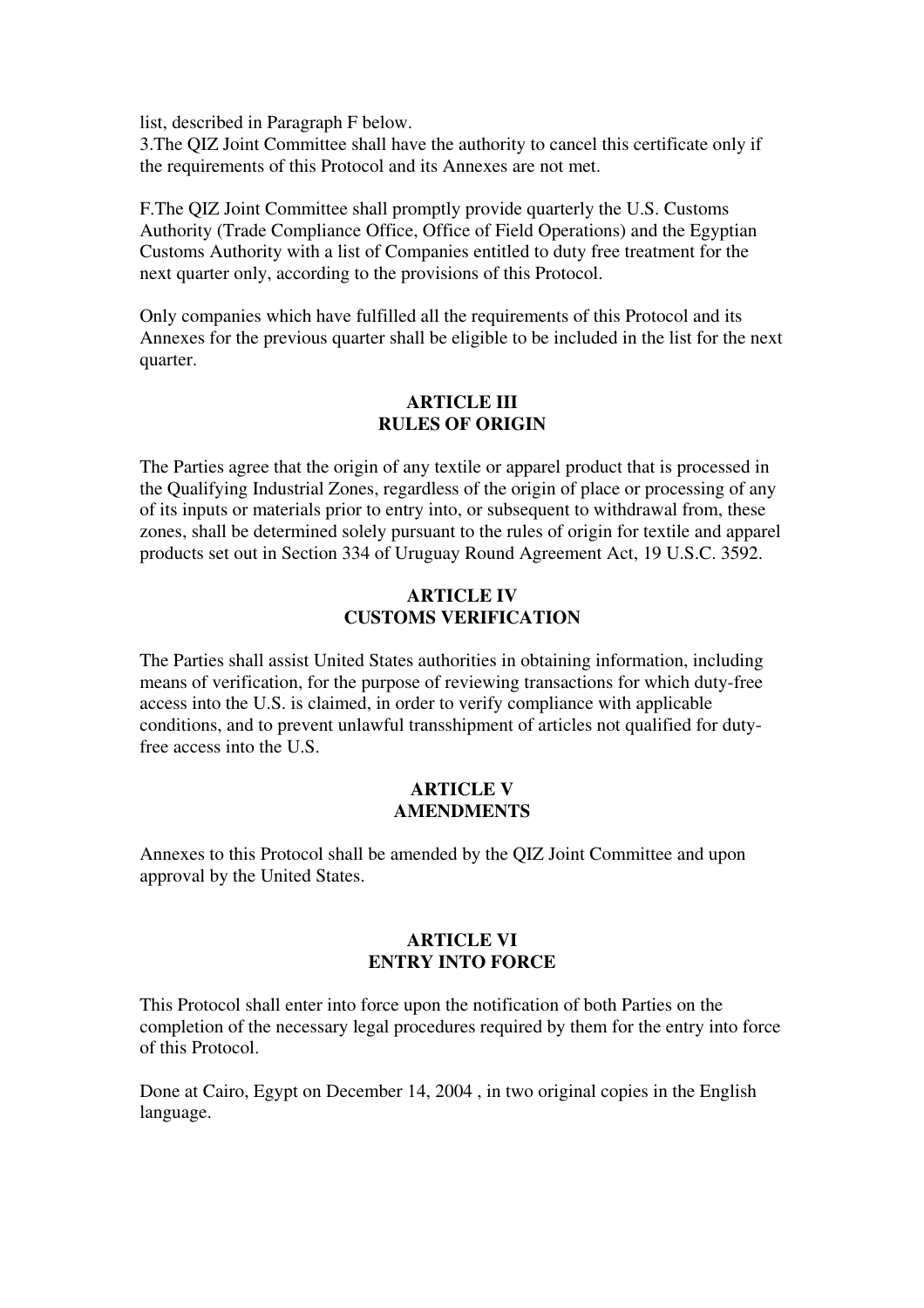For the Government of the Arab Republic of Egypt

For the Government of the State of Israel

### Annex A

| QIZ                 | <b>Factories in QIZ</b>                                          | <b>Industrial Cities in QIZ</b>                                                                |
|---------------------|------------------------------------------------------------------|------------------------------------------------------------------------------------------------|
| Greater Cairo QIZ   | Cairo Cotton<br>Dice<br>E.T.C.<br><b>Samir Flaneles</b><br>Delta | Tenth of Ramadan<br>Fifteenth of May (Helwan)<br>South of Giza<br>Shobra El-Khema<br>Nasr City |
| Alexandria QIZ      |                                                                  | El-Amria (Bourg El-Arab),<br>Alexandria                                                        |
| Suez Canal Zone QIZ |                                                                  | Port Said Industrial City                                                                      |

# Annex B - QIZ Joint Committee

1. A QIZ Joint Committee shall be established, in accordance with Article II of the Protocol, with two co-chairpersons: an Egyptian appointed by the Egyptian Government, and an Israeli appointed by the Israeli Government. A representative of the United States may attend the meetings as an observer

2. The responsibilities of the QIZ Joint Committee shall be to:

- Supervise the implementation of the QIZ Protocol
- Verify full compliance with the QIZ requirements
- Issue and/or cancel certificates pursuant to Article E of the Protocol;
- Determine the lists of companies pursuant to Article F of the Protocol;
- Prepare an annual report that to be submitted to the relevant Ministers

3. The QIZ Joint Committee shall carry out its responsibilities on a quarterly basis as per the following periods:

- January 1 March 31
- April  $1 -$  June 30
- July 1 September 30
- October 1 December 31

(hereinafter: "quarters")

4. The certificate issued by the QIZ Joint Committee, pursuant to Article E of the Protocol, shall include the following information: name, address, tel. /fax numbers, e-mail address and contact person.

5. The QIZ Joint Committee shall convene quarterly, pursuant to Article II.B of the Protocol, in order to determine the list of companies, in accordance with Article F of the Protocol. The hosting Party shall issue an invitation to the other Party for a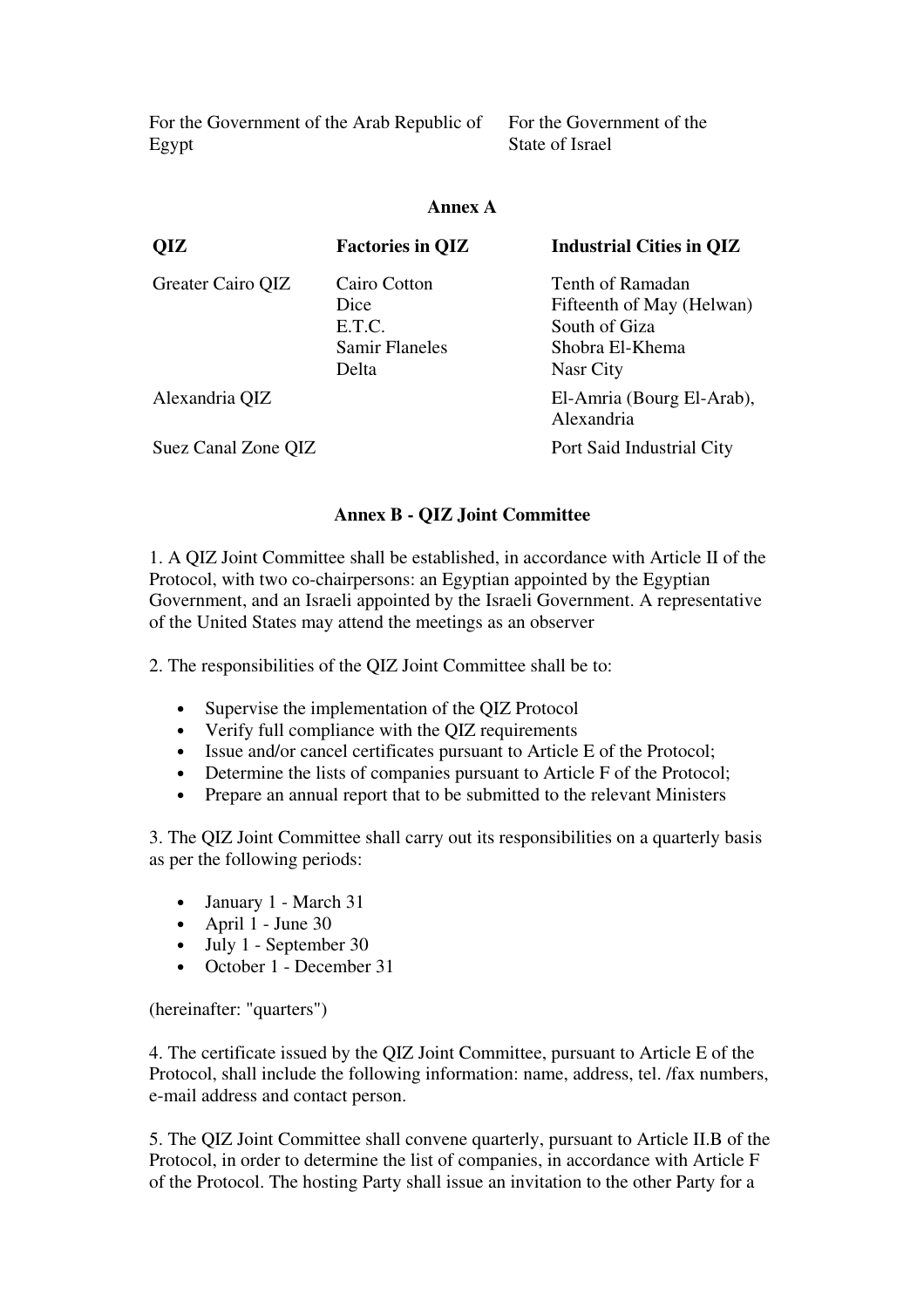date after which both Parties have received the documents mentioned in paragraphs 6A and 6B below, but no later than 45 days after the end of the previous quarter. The meeting of the QIZ Joint Committee shall take place on a mutually agreed upon date, within 10 days from the proposed date.

6. In order for the QIZ Joint Committee to determine the lists of companies to appear on the lists pursuant to Article F of the Protocol the following procedures must be followed:

A. The company shall provide its Authorities evidence of full compliance with all the requirements of the QIZ Protocol for the previous quarter, no later than 15 days from the end of each quarter. This evidence shall include the following:

a. Name of company, address, tel./fax numbers, e-mail addresses, contact person,

b. Type of products exported,

c. Type of input purchased, documented by copies of invoices from Egyptian/Israeli suppliers and list of Egyptian/Israeli suppliers in the last quarter, including contact persons,

d. Total export of the company to the United States under the QIZ duty free treatment for the previous quarter, supported by relevant documents.

B. The authorities of the Party receiving the documents and evidence shall submit to the authorities of the other Party, no later than 30 days from the end of each quarter all quarterly data as specified in paragraph 6.A. above.

C. The QIZ Joint Committee shall verify the data specified in paragraph 6.A. in order to determine whether the requirements of the Protocol, particularly Article II.D., and the Annexes, particularly paragraphs 9, 10 and 11 of Annex B, have been fulfilled.

7. The Joint Committee shall issue the quarterly lists according to the following:

A. A company that fulfills the requirements of the Protocol and its Annexes shall appear on the list for the first two quarters following the entry into force of the Protocol.

B. For the periods that follow the first two quarters after the entry into force of the Protocol :

i. The QIZ Joint Committee shall determine the list for the following quarter, based on the company's fulfillment of the requirements of the Protocol and its Annexes for the previous quarter.

ii. Companies that have not previously exported under the QIZ Protocol, and that request to be included in the list determined by the QIZ Joint Committee after a